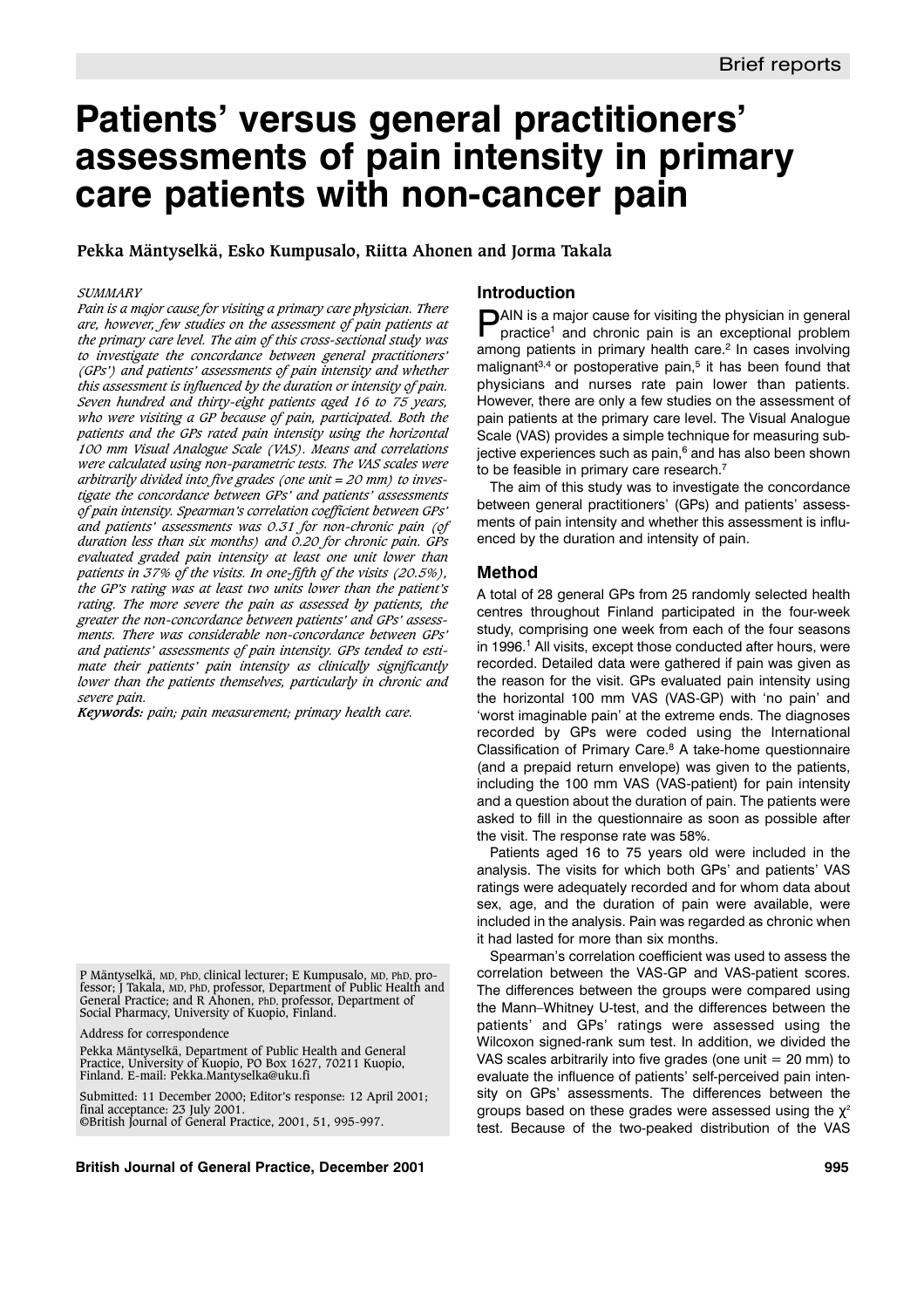## **HOW THIS FITS IN**

# *What do we know?*

Previously, in cases involving malignant or postoperative pain, it has been found that physicians rate pain lower than patients.

#### *What does this paper add?*

The findings of our study suggest that there is considerable non-concordance between general practitioners' and patients' assessments of pain intensity involving primary care patients having non-cancer pain. GPs tended to estimate their patients' pain intensity as lower than the patients themselves, particularly in the case of severe and chronic pain.

scores, non-parametric tests were used.

This study was approved by the Research Ethics Committee of the University of Kuopio and the Kuopio University Hospital.

# **Results**

Of the 914 responding patients aged 16 to 75 years, adequate data, including VAS ratings, age and duration of pain, were available for 738 patients (Table 1). Women comprised 516 (70%) of the patients. Among non-responders, the proportion of females was smaller (61%) and the median age slightly lower (46 years versus 50 years).

Among the study population, one-fifth of the 738 patients had chronic pain (Table 1) and 57% had musculoskeletal pain. A weak, though statistically significant, correlation was found between the VAS-patient and VAS-GP scores (Table 1). The correlation was stronger in non-chronic than chronic pain. Patients' ratings of average pain intensity were significantly higher for chronic pain, whereas GPs' ratings for chronic pain did not differ from those for non-chronic pain. The average difference between the VAS-GP and VASpatient ratings was 8 mm for chronic pain.

GPs evaluated graded pain intensity at least one unit higher than patients in 226 (30.6%) visits and similarly to patients in 327 (32.7%) visits. GPs evaluated pain intensity at least one unit lower than patients in 36.7% of the visits (Table 2). In one-fifth of the visits (20.5%), the GP's rating was at least two units lower than the patient's rating. The more severe the pain as assessed by the patients, the greater the nonconcordance between the patients' and GPs' assessments (*P*<0.001). At the highest grade of pain intensity as perceived by the patients, GPs rated pain lower than patients in 82.2% of the visits, and at least two units lower than patients in almost half of the visits. GPs rated pain intensity at least two units lower than patients in 20.5% of the visits owing to chronic pain, while the corresponding proportion for nonchronic pain was  $13.1\%$  ( $P = 0.019$ ).

## **Discussion**

These findings suggest that there is considerable nonconcordance between GPs' and patients' assessments of pain intensity. GPs tended to estimate their patients' pain intensity as lower than the patients themselves, particularly in the case of severe and chronic pain. Previously, a similar finding had been reported for malignant and postoperative pain.3-5 The patients in the present study suffered mainly from benign musculoskeletal pain. Patients with musculoskeletal pain are generally less satisfied with the care received than patients with other chronic disorders.<sup>9</sup> One reason for their dissatisfaction may be that underestimation

*Table 1. Correlations and averages of VAS ratings for pain intensity as assessed by patients (VAS-patient) and GPs (VAS-GP) according to pain duration.*

|                                              | All visits<br>$(n = 738)$ | Duration of pain<br>(six months or less)<br>$(n = 582)$ | Duration of pain<br>(more than six months)<br>$(n = 156)$ | P-value<br>(Mann-Whitney)<br>U-test) |
|----------------------------------------------|---------------------------|---------------------------------------------------------|-----------------------------------------------------------|--------------------------------------|
| Spearman's correlation coefficient           |                           |                                                         |                                                           |                                      |
| between VAS-patient scores and VAS-GP scores | 0.29                      | 0.31                                                    | 0.20                                                      |                                      |
| P-value                                      | P < 0.001                 | P < 0.001                                               | $P = 0.012$                                               |                                      |
| Mean VAS-scores (95% CI)                     |                           |                                                         |                                                           |                                      |
| VAS-patient scores                           |                           | 49.7 (48.2–51.2) 48.3 (46.6–49.4)                       | $55.1(51.9 - 58.3)$                                       | < 0.001                              |
| VAS-GP scores                                |                           | 46.5 (45.0–48.0) 46.2 (44.5–47.8)                       | 47.7 (44.4–51.0)                                          | 0.5                                  |
| P-value (Wilcoxon signed-rank sum test)      | 0.002                     | 0.06                                                    | 0.003                                                     |                                      |

*Table 2. Concordance between patients' and GPs' assessments of pain intensity in categories based on graded pain intensity. One unit = 20 mm on a 100-mm Visual Analogue Scale (VAS).*

| Graded pain intensity as<br>perceived by patients (VAS score) | GP's rating equal<br>to or more than<br>patient's rating |       | GP's rating one<br>unit smaller than<br>patient's rating |      | GP's rating at least<br>two units smaller than<br>patient's rating |      | Total |       |
|---------------------------------------------------------------|----------------------------------------------------------|-------|----------------------------------------------------------|------|--------------------------------------------------------------------|------|-------|-------|
|                                                               | n                                                        | %     | n                                                        | %    | n                                                                  | %    | n     | %     |
| Grade $1$ (1–20 mm)                                           | 64                                                       | 100.0 | 0                                                        | 0    | 0                                                                  |      | 64    | 100.0 |
| Grade 2 (21-40 mm)                                            | 177                                                      | 88.1  | 24                                                       | 11.9 | 0                                                                  | O    | 201   | 100.0 |
| Grade 3 (41–60 mm)                                            | 125                                                      | 57.1  | 71                                                       | 32.4 | 23                                                                 | 10.5 | 219   | 100.0 |
| Grade 4 (61-80 mm)                                            | 93                                                       | 44.5  | 51                                                       | 24.4 | 65                                                                 | 31.1 | 209   | 100.0 |
| Grade 5 (81-100 mm)                                           | 8                                                        | 17.8  | 17                                                       | 37.8 | 20                                                                 | 44.4 | 45    | 100.0 |
| Total                                                         | 467                                                      | 63.3  | 163                                                      | 22.1 | 108                                                                | 14.6 | 738   | 100.0 |